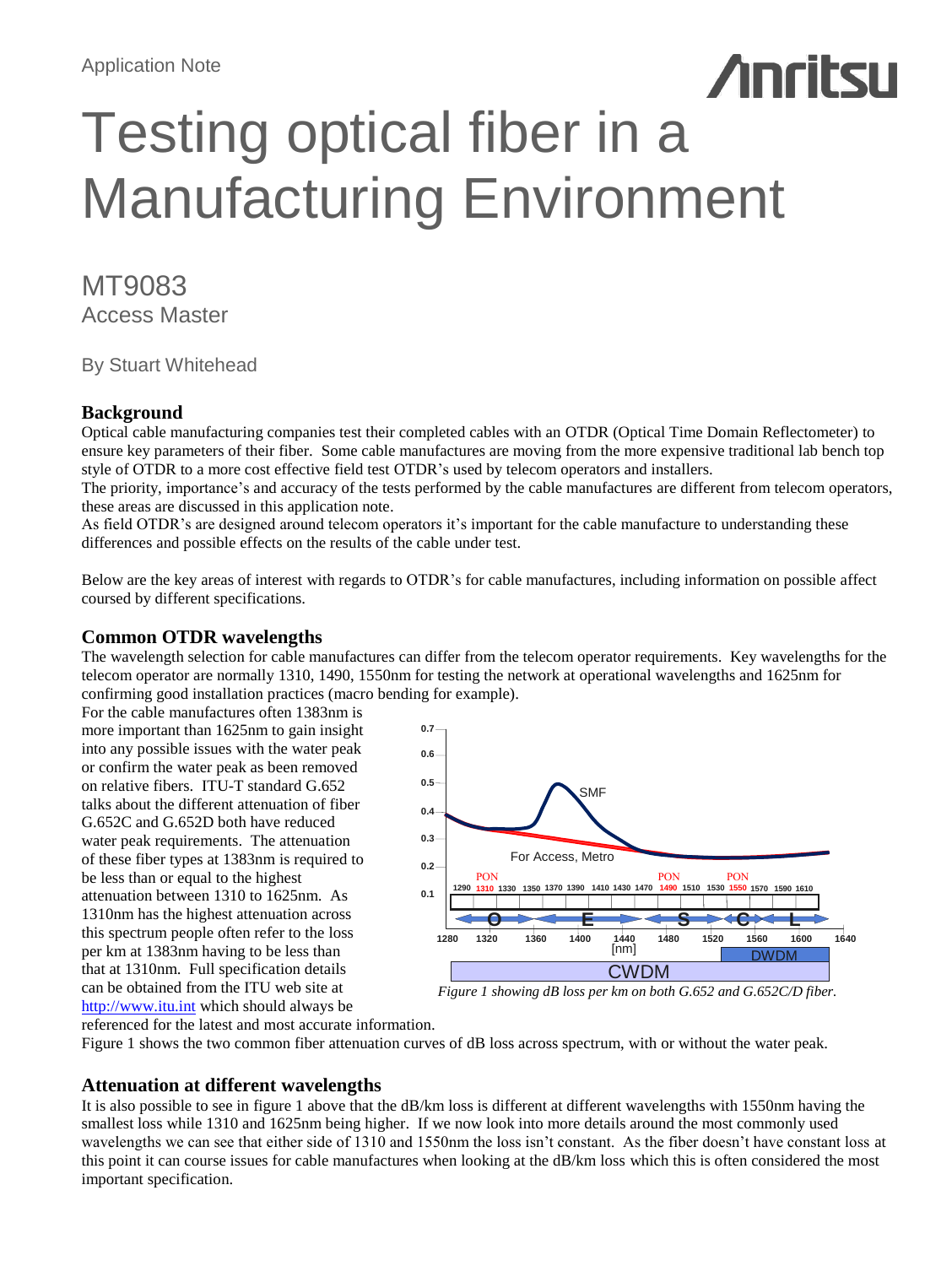As the loss varies in an ideal situation a cable manufacture should test on an exact wavelength to ensure the correct reading but when looking at OTDR test equipment specifications they indicate the wavelength accuracy varying up to  $\pm 30$ nm. When looking at a range from 1280nm - 1340nm and the dB loss of the fiber across this range, the typical loss slop of fiber across this spectrum varies by an average of 0.00105dB/km/nm with 1310nm having a typical loss of 0.3300dB/km.

Note table 1 is based on a typical slop of fiber, different fiber manufactures specifications will vary. It is also assuming the loss to be linear across this spectrum to simplify the mathematics, in reality the loss of fiber across spectrum is non-linear.

| Wavelength<br>in nm | Variation<br>from<br>1310nm | Loss difference<br>from 1310nm<br>assuming<br>0.00105dB/km/nm | dB/km loss<br>at<br>wavelength | <b>Affect</b>                                              | 0.35<br>0.34<br>0.33                            |                                                                                        |
|---------------------|-----------------------------|---------------------------------------------------------------|--------------------------------|------------------------------------------------------------|-------------------------------------------------|----------------------------------------------------------------------------------------|
| 1280                | $-30$                       | $-0.0315$                                                     | 0.3615                         | Higher loss than<br>expected making<br>the cable look bad. | <b>OSS</b><br>0.32<br>0.31<br>€<br>0.30<br>0.29 |                                                                                        |
| 1310                |                             | 0                                                             | 0.3300                         | Ideal dB/km loss<br>number                                 |                                                 |                                                                                        |
| 1340                | $+30$                       | $+0.0315$                                                     | 0.2985                         | Lower loss than<br>possible to obtain<br>on optical fiber  |                                                 | <u>ૣૣૣૣૢૢૡઌ૾૾૾ૣઌઌ૽૾ૼૣૹ૽૾ૣઌઌ૾૾ૼૣઌ૱ૢ૾ૡઌ૾૾ૣ૾ૡઌ૽ૼૣૡઌ૽૾ૼૣઌૣઌૢ૱</u> ૢ૾ૣઌૣ<br>Wavelength (nm) |

*Table 1. 1310nm loss per km variation across a range of ±30nm*

*Figure 2 showing dB loss per km on G.652 fiber*

When completing actual spectrum loss across cable the results will vary from the above calculated results. Figure 2 is a test of optical attenuation loss on G.625 optical fiber.

In figure 3 you can see two different OTDR traces of the same fiber with the only difference being the wavelength used for testing. In this case the difference in wavelength is only 14nm (1297 – 1311nm) which corresponds to a loss variation of 0.0137dB/km/nm at 1297 and 0.0011dB/km/nm at 1311 which is a loss of 0.344dB/km and 0.329dB/km, rather than the normal 0.33dB/km at 1310nm.



*Figure 3. The same fiber tested at 1297 and 1311nm showing the difference in loss per km*

With the above information we can see the actual transmutation wavelength of the OTDR supplied to a cable manufactory is very important or at a minimum understanding it's affect on the results of any testing.

It's also important to note if the OTDR specifications are "Typical" or "Guaranteed", with guaranteed meaning it is within the stated specification (at time of shipment or re-calibration) while typical isn't so well defined and it indicates the larger % of this type of OTDR shipped are within the specification.

## **Linearity of the Trace**

For telecom operators trace linearity is commonly discussed with reference to long distance measurements especially at the far end of the OTDR's dynamic range or across different internal amplification stages of the OTDR. Linearity across these areas is very important for testing long distances such as telecom exchange to exchange fibers. Modern OTDR's are designed to minimize any bad linearity effects as well as checked and adjusted (if required) during the calibration process.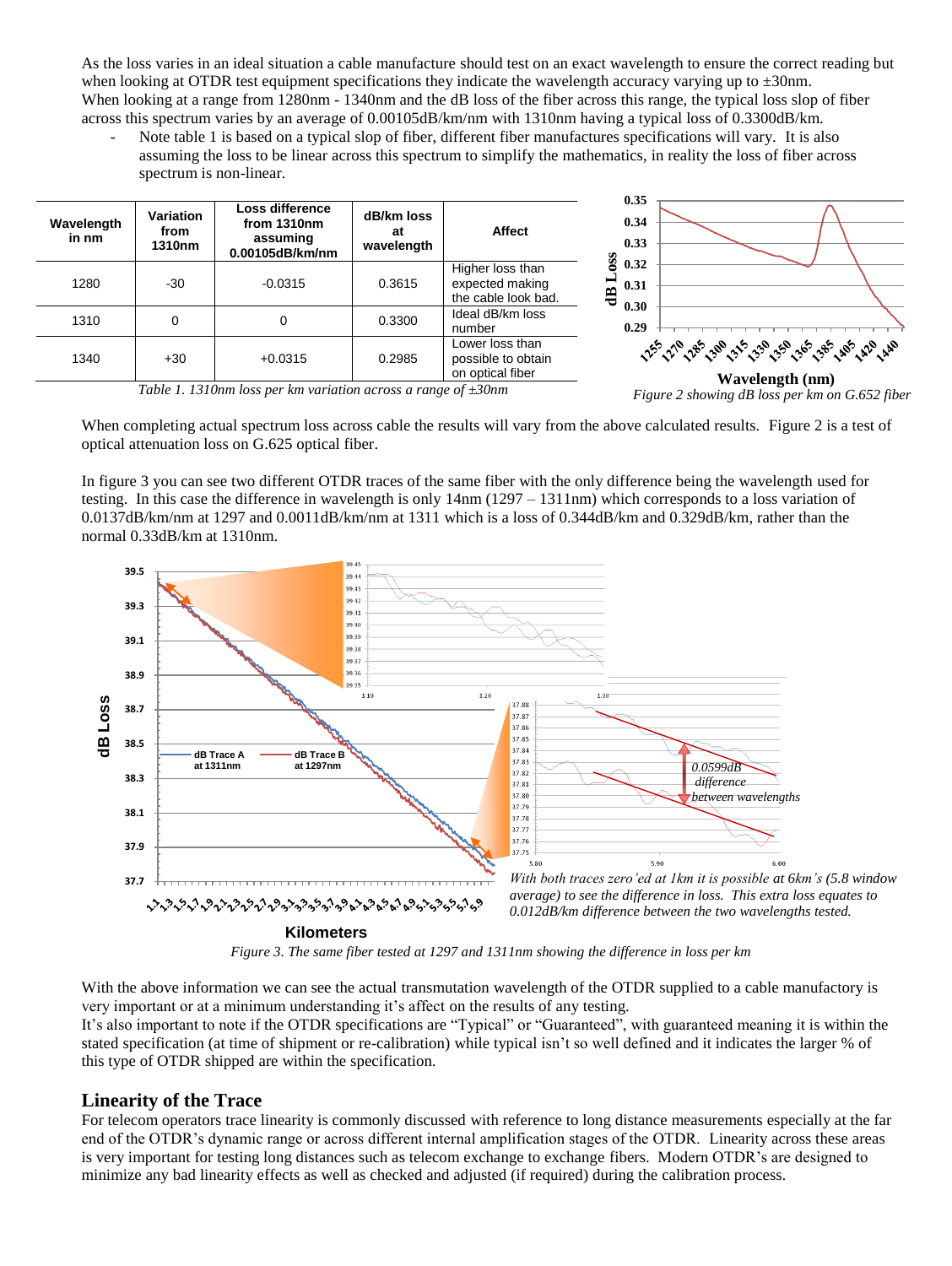In Figure 3 we can see two OTDR traces with the red trace showing an OTDR with bad linearity and the blue a good reference trace.

As cable manufactures are commonly testing short optical distances the above mentioned areas are often not of a major concern. Cable manufactures are more often concerned with linearity after a reflection. This is especially important at the connection point of the launch fiber and the fiber under test which is often completed using a bare fiber adaptor. Due to the nature of how a bare fiber adaptor works (aligning two cleaved fibers to touch) this is often not a perfect connection, commonly coursing a large reflection.



Fig 4 below shows two traces overlaid, the blue trace

showing a good connection at 2.31km while the red showing the effect of a less than perfect connection. The bad connection shows a very high reflectance of over -25.5dB, this is coursing the no-linear section of the trace directly after the event. Cable



*Figure 3. OTDR with bad linearity over a long distance.*

manufactures often measure the dB/km by placing one marker just after the launch cable and the second at the end of the fiber, the placement of the first marker within this no-linear section will course an inaccurate dB/km reading.

This high reflection is also the course of the ghost event at 4.62km (2 x 2.31) which is not a real event but an image coursed by the high reflection at 2.31km.

With the testing of relatively short distances, less than 10km the affect of this bad connection coursing the recovery issue is much more relative due to the large possible impact on the dB/km result. To address this issue it is possible move the position of your first marker to a point of the trace where normal linearity is obtained.

Normal linearity is where the dB/km loss is constant along the length of the trace i.e. setting two markers 100m apart and as you move these markers along the trace there is minimal change in the dB/km loss figure. This distance location after a reflection will vary as it depends on many factors such as reflectance of the event, PW (Pulse Width), Range and Resolution settings of the OTDR. Due to this it's not possible to simply say "x" distance away from the reflection is the location you should set your first marker.

To addresses this issue always use clean and high quality connectors with reflectance values of lower than -50dB and the correct optical setting for the fiber under test. The most critical setting will be your PW followed by the Resolution and Range settings.

## **Conclusion**

OTDR design has advance in many areas in recent years which has allowed cable manufactures to utilize field portable versions of OTDR's for their testing requirements. Key areas allowing this to happen are testing time for achieving an accurate clean trace, fast real time measurements, short dead zones, high resolution, automated trace naming and reporting. But selecting an OTDR for cable manufacturing testing also requires some careful consideration of other areas such as wavelength accuracy and linearity as discussed above. Understanding these key areas not only assist in the correct OTDR selection but also gaining greater insight to measurement results especially with reference to dB/km measurements preformed in a cable manufacturing environment.